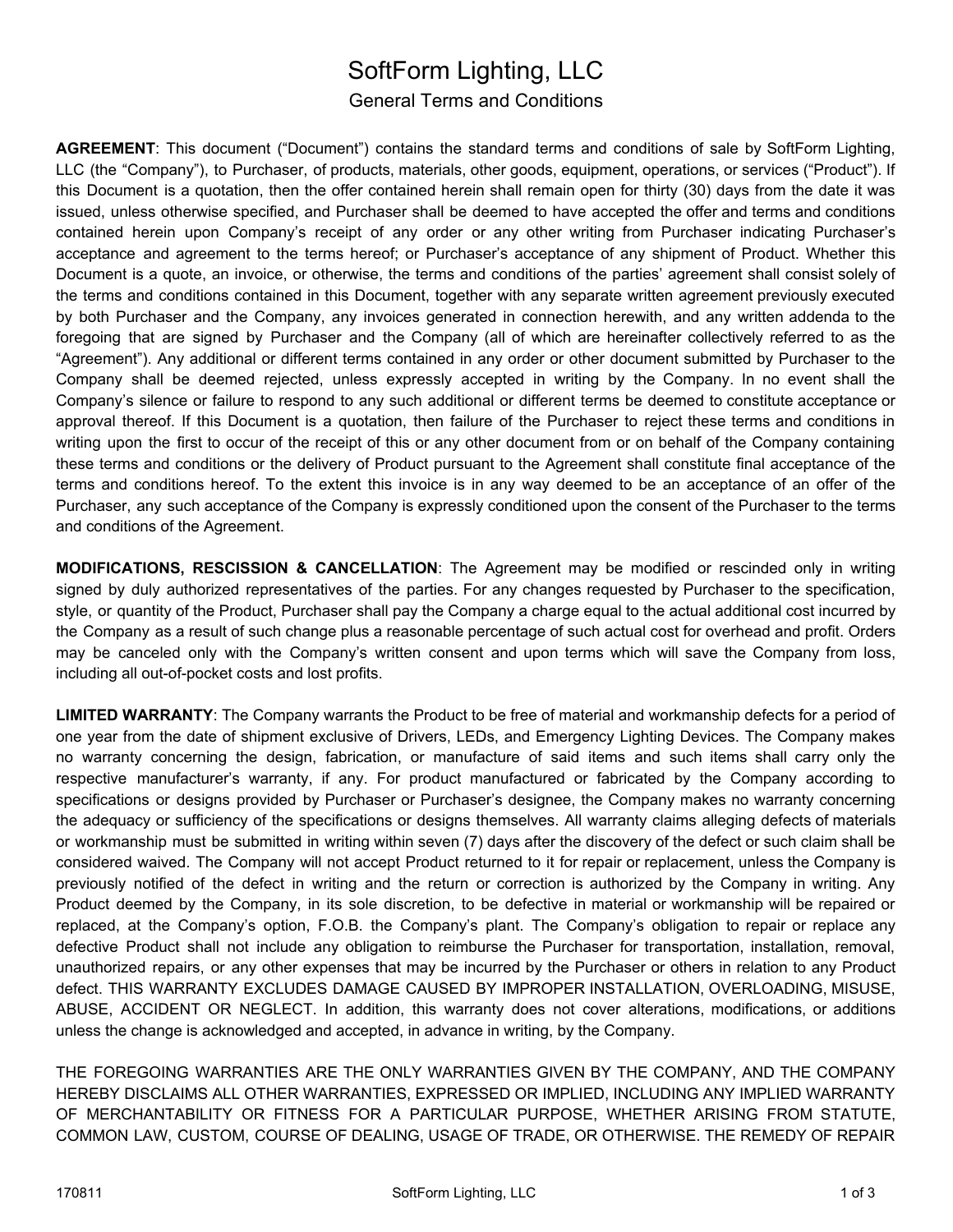OR REPLACEMENT OF THE DEFECTIVE PRODUCT SET FORTH IN THE FOREGOING WARRANTIES SHALL BE THE EXCLUSIVE REMEDY AVAILABLE TO ANY PERSON. THE COMPANY SHALL NOT BE LIABLE FOR ANY LOSS, INJURY, EXPENSE, OR DAMAGE, WHETHER DIRECT, CONSEQUENTIAL, INCIDENTAL, OR OTHERWISE (INCLUDING LOST PROFITS, LOSS OF CONSTRUCTION BONUS OR INCENTIVES), RESULTING FROM THE POSSESSION, INSTALLATION, START-UP, USE, MAINTENANCE, OPERATION, REMOVAL, OR RESALE OF COMPANY'S PRODUCT OR CAUSED BY ANY DEFECT, FAILURE, OR MALFUNCTION OF ANY PRODUCT, WHETHER A CLAIM FOR SUCH DAMAGES IS BASED UPON WARRANTY, CONTRACT, NEGLIGENCE, OR OTHERWISE. NO PERSON HAS THE AUTHORITY TO BIND THE COMPANY TO ANY REPRESENTATION OR WARRANTY OTHER THAN THE FOREGOING LIMITED WARRANTIES AS DISCLAIMED.

**DELIVERY, FREIGHT & RISK OF LOSS**: All products are sold F.O.B.factory within the continental United States, consisting of the lower 48 contiguous states. Freight is not included in any quotes by the Company, and will either be prepaid or charged to the customer. For shipment destinations outside the continental U.S., freight charges will be to the nearest port of exit with all other applicable charges from said point of delivery being the responsibility of the customer, unless otherwise noted. The method of shipment will be solely determined by the Company, using a common carrier of the Company's choice and delivered to the nearest destination. The customer assumes and will pay all charges for special services such as cartage, airfreight, express deliveries, parcel post and multiple deliveries on one order. Risk of Loss, including transportation delays and losses, shall pass to Purchaser upon the earlier of (i) completion of the Product's manufacture, if shipment is delayed by Purchaser, (ii) delivery of the Product to the Purchaser in cases where shipment is F.O.B. destination, or (iii) delivery of the Product to the carrier in cases where shipment is collect or is F.O.B. point of shipment.

**PRICING**: All prices and discounts are subject to change without advance notice except those shown on a specific quotation indicating the prices to be firm for thirty (30) days from the date of the quotation. For quotations accepted by Purchaser, Purchaser agrees that if the contract documents or designs or the prices of raw materials change from that contained in the quotation, the Company has a right to charge additional compensation for increased costs, including, without limitation, costs related to freight and raw materials, as well as for increased margin associated therewith. Orders delayed or put on customer hold may not be price protected beyond the date of a general price increase announcement.

**RETURNS & CLAIMS FOR SHORTAGES**: The Company will not accept returns for Product for any reason, provided that the Company will accept returns made solely for repair or replacement under the foregoing express warranties, but only if the Company has previously authorized said returns in writing. All claims for shortages must be made in writing within 30 days of receipt of shipment at destination.

**INSTALLATION**: Purchaser shall be solely responsible at its cost for the installation of the Product purchased. Although the Company may, in some cases, provide data, manuals, instructions, designs, drawings or specifications to aid Purchaser with installation or startup, the Company ASSUMES NO RESPONSIBILITY FOR PROPER INSTALLATION OR SUPPORT OF THE PRODUCT WHEN INSTALLED AND DISCLAIMS ANY EXPRESS OR IMPLIED WARRANTIES WITH RESPECT TO SUCH INSTALLATION OR SUPPORT, WHETHER OR NOT DATA, MANUALS, INSTRUCTIONS, DESIGNS, DRAWINGS OR SPECIFICATIONS ARE PROVIDED.

**DELAYS**: The Company will deliver or ship with reasonable promptness, but shall not be liable for delays for any reason beyond the the Company's reasonable control, including, but not limited to, delays caused by acts of God, war, riot, embargoes, acts of civil or military authorities, fires, floods, accidents, quarantine restrictions, mill conditions, strikes, differences with workmen, delays in transportation, shortages of cars, fuel, labor or materials. IN ANY SUCH EVENT, THE COMPANY SHALL HAVE SUCH ADDITIONAL TIME WITHIN WHICH TO PERFORM AS MAY BE REASONABLE AND NECESSARY UNDER THE CIRCUMSTANCES, AND THE COMPANY SHALL NOT BE LIABLE TO PURCHASER FOR ANY DAMAGES ARISING FROM SUCH DELAYS, LOSS OF USE OR FOR OTHER DIRECT, INDIRECT, INCIDENTAL, CONSEQUENTIAL OR SPECIAL DAMAGES OF ANY KIND WHATSOEVER. IN NO EVENT SHALL THE COMPANY BE LIABLE FOR ANY INCIDENTAL OR CONSEQUENTIAL DAMAGES OR CLAIMS FOR LABOR RESULTING FROM FAILURE OR DELAY IN DELIVERY.